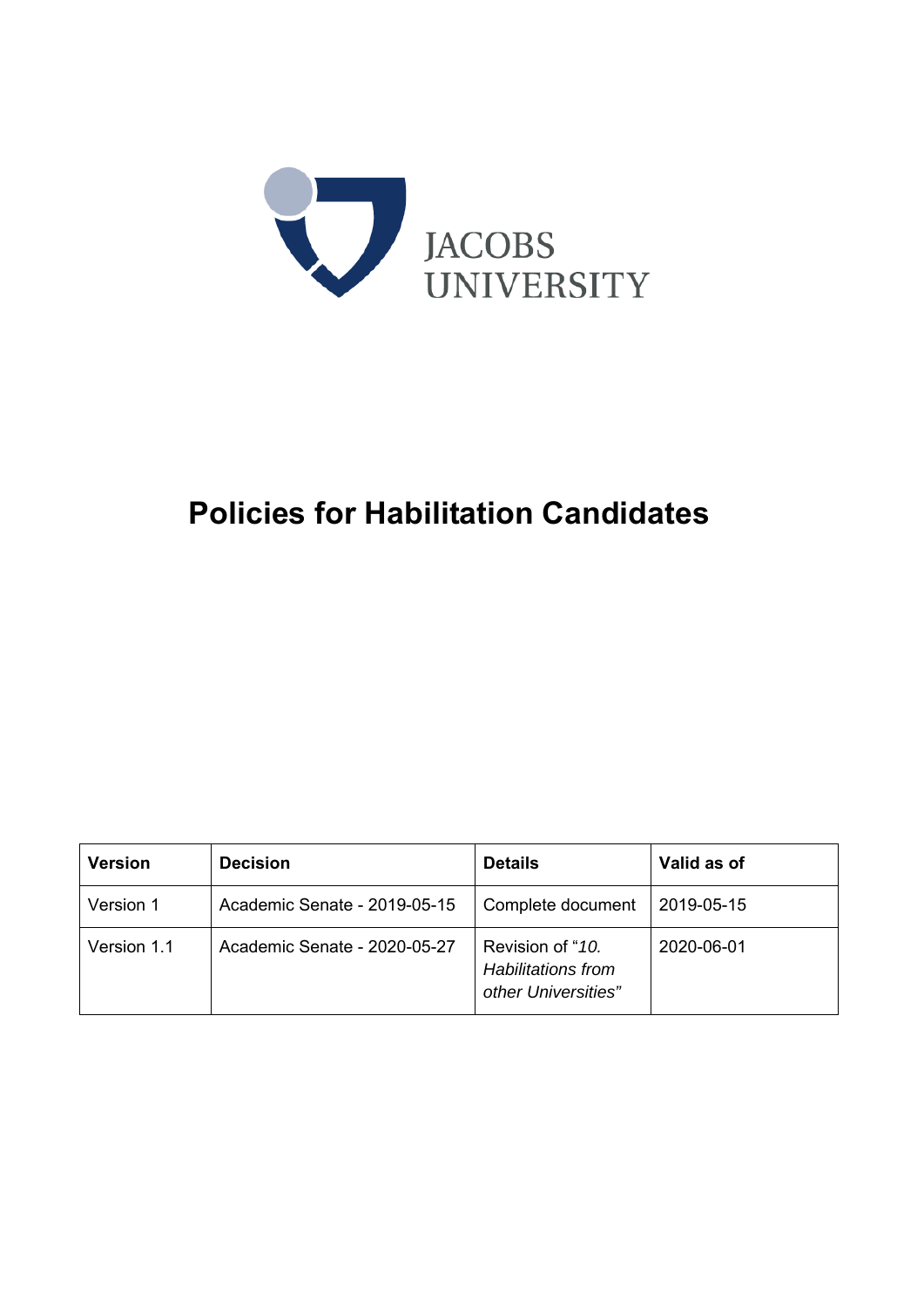# **Contents**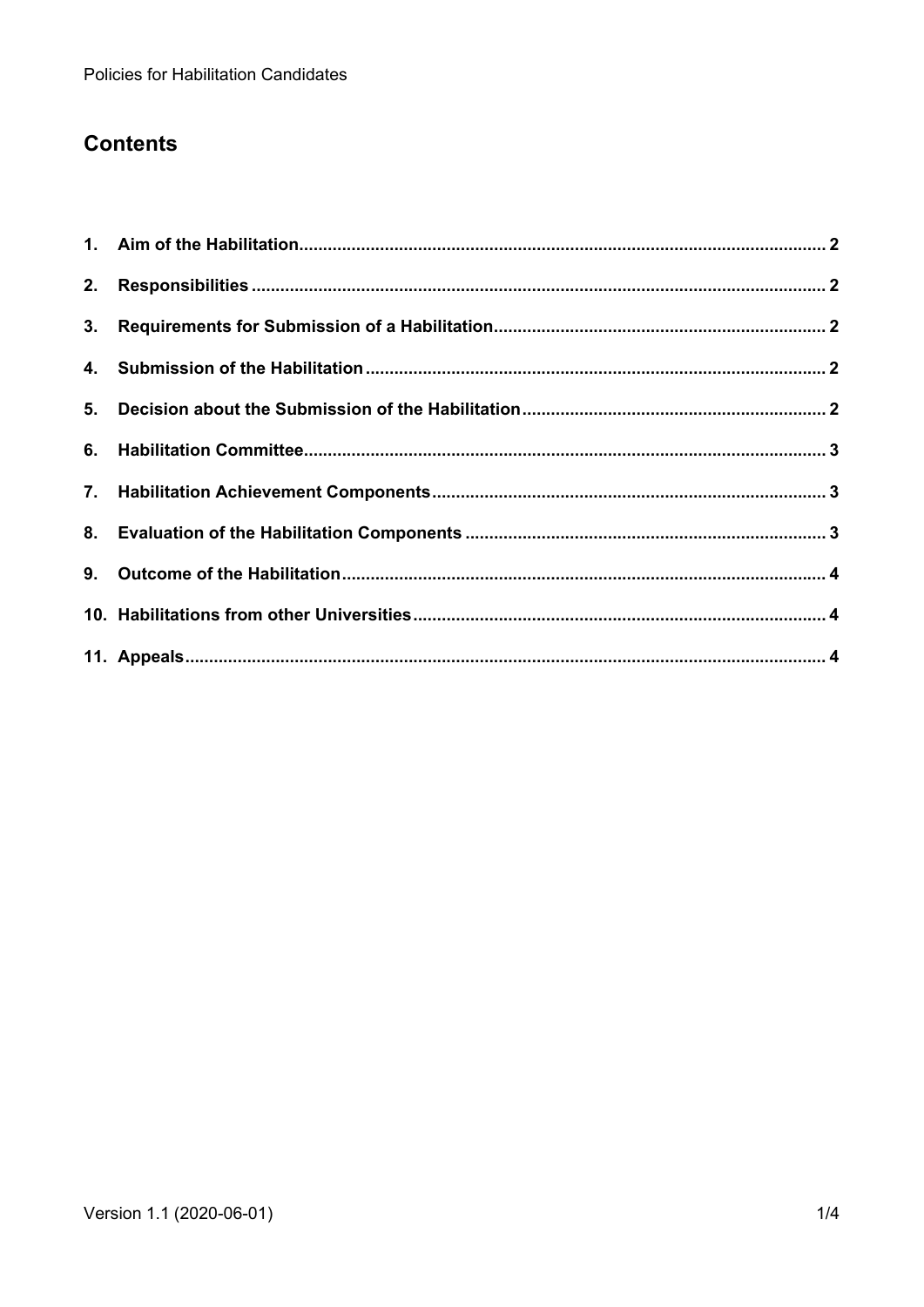

#### **1. Aim of the Habilitation**

The Habilitation constitutes the recognition of advanced scientific and/or scholarly achievement(s) and the ability to conduct independent research and teaching in an area of expertise represented at Jacobs University.

#### **2. Responsibilities**

- 1. The Dean of the Focus Area which covers the Habilitation topic is responsible for the Habilitation process. In case the theme of the Habilitation concerns more than one Focus Area, this has to be reflected in the composition of the Habilitation Committee in agreement with the respective Deans. However, one Dean will take the prime responsibility for the Habilitation Process.
- 2. Once all Habilitation achievement components are fulfilled, the respective Dean informs the Academic Senate.

#### **3. Requirements for Submission of a Habilitation**

Candidates need to have completed a university degree and hold a PhD or equivalent and have sufficient experience in research and teaching.

#### **4. Submission of the Habilitation**

The following documents have to be submitted in written form to the respective Dean together with the written Habilitation achievement component (see 7.a): A Curriculum Vitae, which outlines especially the research experience and professional career,

- 1. Certifications of all university degrees including a PhD degree,
- 2. A list of all scientific publications,
- 3. A report about teaching experience including supporting materials such as teaching concepts, class materials, teaching evaluations etc. for at least 2 university courses taught at Jacobs University,
- 4. Three suggestions of topics for the scientific talk (see 7.b).
- 5. Information about previous applications for a Habilitation and the outcome of these applications,
- 6. Specification of the area of expertise in which the Habilitation is pursued and in which the candidate is qualified to conduct her/his teaching (Venia Legendi).

#### **5. Decision about the Submission of the Habilitation**

- 1. Upon completion of the submission requirements, the respective Dean verifies that all prerequisites are met and subsequently initiates the process.
- 2. The Dean communicates the decision to the applicant, establishes the Habilitation Committee, and informs the university public on the commencement of the Habilitation process.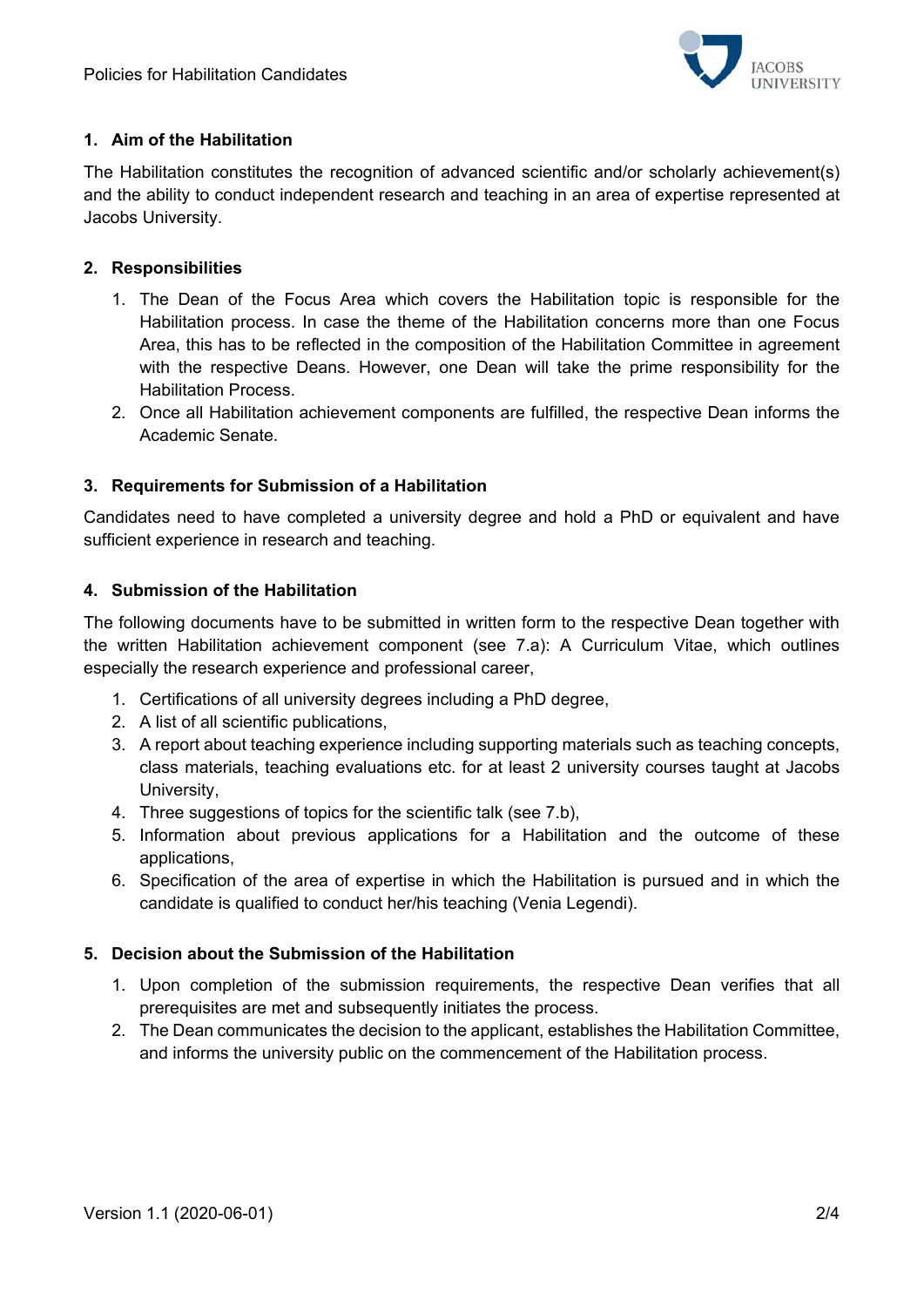

## **6. Habilitation Committee**

The Habilitation Committee consists of between 3 and 6 Jacobs faculty members and the respective Dean who chairs the Committee unless he/she chooses to ask another member to take the role of the Chairperson. Decisions are made by simple majority voting. In case no simple majority can be obtained, the final decision rests with the chair of the Habilitation Committee.

#### **7. Habilitation Achievement Components**

The Habilitation is achieved by fulfilling the following components:

a. The written component consists of:

A Habilitation Thesis which may be either a monograph or a compilation of several academic works (Cumulative Habilitation Thesis).

In case of a Cumulative Habilitation, individual articles need to be framed by an introduction which outlines the larger theoretical context of the thesis and shows a progression of the scientific project. A declaration regarding the contribution by the candidate as well as declarations of consent of co-authors have to be submitted along with the Habilitation Thesis.

b. The oral component consists of:

A scientific talk on a topic that is not closely related to the topic of the written component of the Habilitation but within the subject area in which the candidate will receive the Venia Legendi. The topic is chosen by the Habilitation Committee taking into consideration the suggestions by the candidate. The decision of the Committee about the topic is communicated to the candidate four weeks before the presentation. The talk should last ca. 45 minutes followed by a discussion of ca. 60 minutes.

The presentation of the oral component is subject to the prior acceptance of the Habilitation Thesis.

## **8. Evaluation of the Habilitation Components**

- 1. The Habilitation Thesis is made available to the public for a period of four weeks upon submission.
- 2. The Habilitation Committee asks at least three referees for a written evaluation of the Habilitation Thesis.
- 3. At least three referees need to be professors or members of faculty at another university or research institution.
- 4. The referees provide their evaluations within three months to the respective Dean. The Dean distributes the reviews to the members of the Habilitation Committee.
- 5. Upon availability of at least three external reviews, the Habilitation Committee decides on the acceptance of the Habilitation Thesis and the continuation of the Habilitation procedure. In case of a recommended discontinuation, the candidate may submit a revised Habilitation Thesis. In these cases, the Habilitation Committee may define preconditions for the reinitiation of the Habilitation procedure. Upon acceptance of the Habilitation Thesis the procedure continues with the scheduling and the subsequent evaluation of the oral component.
- 6. Should the Habilitation Committee conclude that the oral component is insufficient; the Habilitation candidate may repeat this component once.